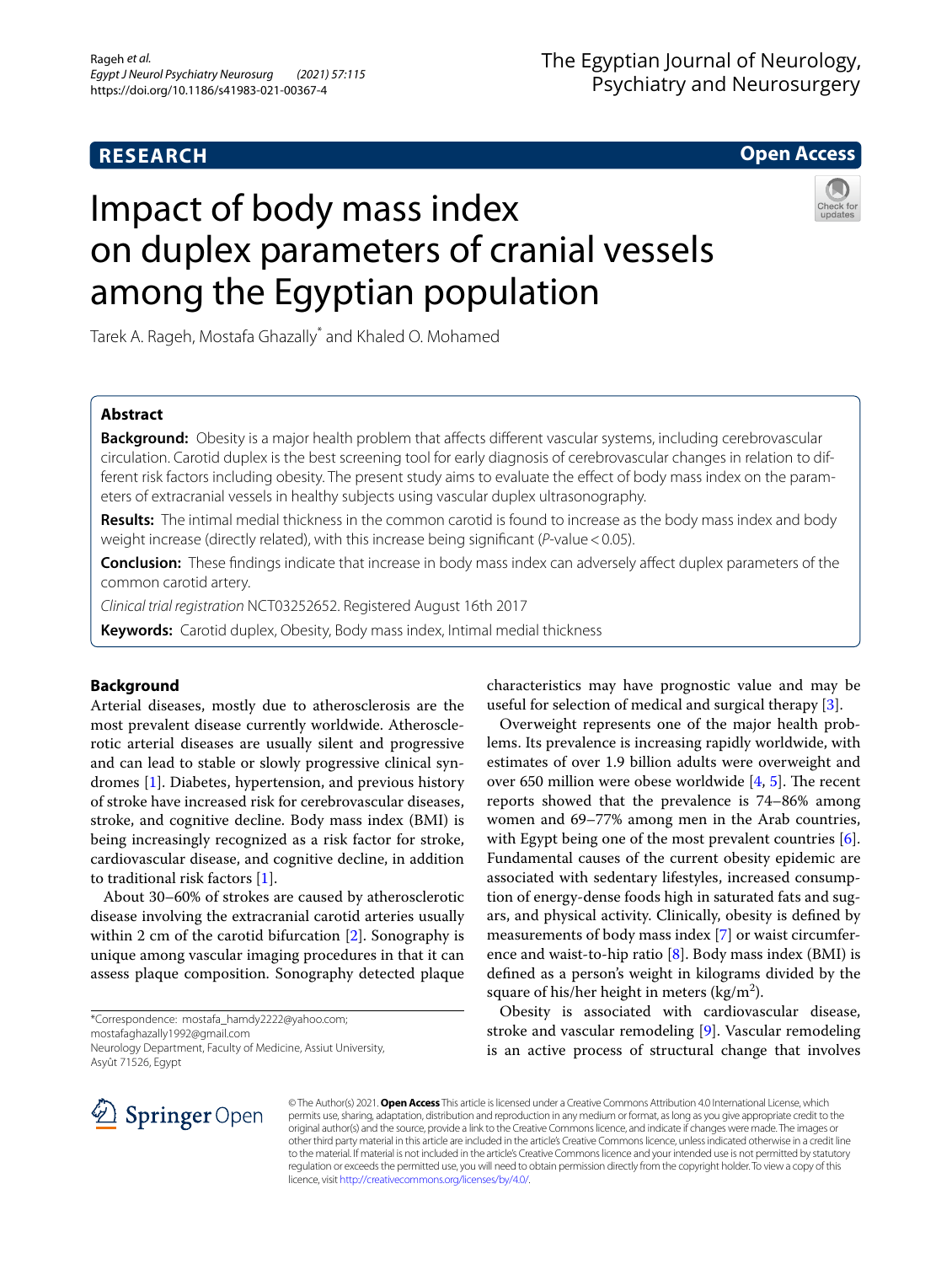series of consecutive cell death, proliferation, and extracellular matrix degradation. This will contribute to elevated systemic vascular resistance and enhance plaque erosion and rupture, predisposing to future vascular events [\[10](#page-3-9)].

Vascular duplex ultrasonography is a useful, cheap, and available diagnostic tool for assessing cranial vascular disease. Duplex US (DUS) can be highly reliable with proper technique, without the risk of radiation as in other imaging modalities, is well tolerated by all patients including those who are claustrophobic in MRI machines, and has much fewer risks compared to conventional angiography studies.

The present study aims to evaluate the influence of body mass index on parameters of cranial vessels by using vascular duplex ultrasonography.

## **Methods**

## **Patient population**

The study included 100 healthy subjects (by history and examination had no symptoms or signs suspicious of physical illness), 56 females and 44 males, their ages range from 20 to 60 years, presented with non-vascular related complaints at neurology and psychiatry clinic at our university hospital during the period from December 2017 to July 2019. The study was approved by the IRB in our university and all patients were enrolled after written consent.

Number of subjects included in normal weight group is 54, while the number of patients included in overweight group is 46 (people with BMI 25–29.9 is 36 while number of subjects with BMI more than 30 is 10). Patients with diabetes, hypertension, hyperlipidemia, hyper uricemia either on treatment or recently diagnosed and those on vaso-active drugs, were excluded from our study.

## **Imaging**

All subjects had extra-cranial carotid duplex ultrasonography using a high-resolution color duplex, Philips Envisor C Ultrasound System, with L 12–3 MHz linear transducer probe, San Jose, CA, USA. Equipment gain and display settings were optimized while imaging vessels with respect to depth, dynamic range and focal zones. Color flow Doppler was added to supplement B-mode images with proper color scale to demonstrate areas of high flow and color aliasing. Power Doppler was used to validate low flow states or occlusions. Small cursor sample size was employed and positioned parallel to the vessel wall and/or direction of blood flow. Velocities were measured using spectral Doppler angle of 60° or less, setting gain to allow a spectral window and reducing artifact.

Subjects were examined in supine positions with their heads slightly elevated and turned to the contralateral side. The site of the carotid segments to be studied was determined according to the distance from the flow divider as follows: common carotid artery (CCA) 1 cm segment proximal to the dilation of the carotid bulb; 1 cm segment proximal to the flow divider Carotid bifurcation (CBIF); and 1 cm segment in the internal branch distal to the flow divider  $(ICA)$  [\[11](#page-3-10)]. IMT measurements were taken from the leading edges of the far wall echoes while luminal diameter (LD) measurements were taken from the leading edge of the near wall *intima–lumen* echo to the leading edge of the echo from the far wall *lumen– intima* interface (the same location as the IMT measurements) [[12\]](#page-3-11). Both sides of the carotid arteries were examined with longitudinal scans. When an optimal longitudinal image was obtained, the image was magnifed and frozen and the IMT and LD were measured. A transverse scan was occasionally performed when needed.

An artery was classifed as being afected by plaque if there was a focal wall thickening at least 50% greater than that of the surrounding vessel wall or a localized region with CIMT greater than 1.5 mm that did not uniformly involve the whole left or right carotid artery with or with-out a flow disturbance [[13\]](#page-3-12).

## **Results**

## **Statistical analysis**

All statistical analyses were performed with SPSS 24.0 (SPSS Inc., Chicago, IL. USA). Continuous variables were expressed as mean±SD using the Student's *t*-test (normally distributed) for paired values. Diferences were considered signifcant at *P*<0.05.

## **Subject population**

Subjects' characteristics are shown in Table [1.](#page-1-0)

Number of subjects included in normal weight group is 54, while the number of patients included in overweight group is 46.

The intimal medial thickness in the common carotid was found to increase as the body mass index and body weight increase (directly related) as shown in Figs. [1](#page-2-0) and [2,](#page-2-1) with this increase being significant ( $P$  value < 0.05).

<span id="page-1-0"></span>**Table 1** Demographic data and patient characteristics

|            | Male $(n=44)$             | Female ( $n = 56$ ) Total                                                                                |                    | P value |
|------------|---------------------------|----------------------------------------------------------------------------------------------------------|--------------------|---------|
| Age        |                           | 33.8 ± 12.2 years $36.5 \pm 12.8$ years $33.5 \pm 12.5$ years 0.1                                        |                    |         |
|            | Weight $83.7 \pm 15.7$ kg | 71.6±10.5 kg                                                                                             | 77.5 $\pm$ 14.5 kg | 0.06    |
|            | Height $173.7 \pm 5.0$ cm | $165.6 \pm 4.0$ cm                                                                                       | $169.5 \pm 6.5$ cm | 0.08    |
| <b>BMI</b> |                           | $27.7 \pm 0.4 \text{ kg/m}^2$ 31.1 $\pm$ 3.1 kg/m <sup>2</sup> 26.8 $\pm$ 3.9 kg/m <sup>2</sup> < 0.0001 |                    |         |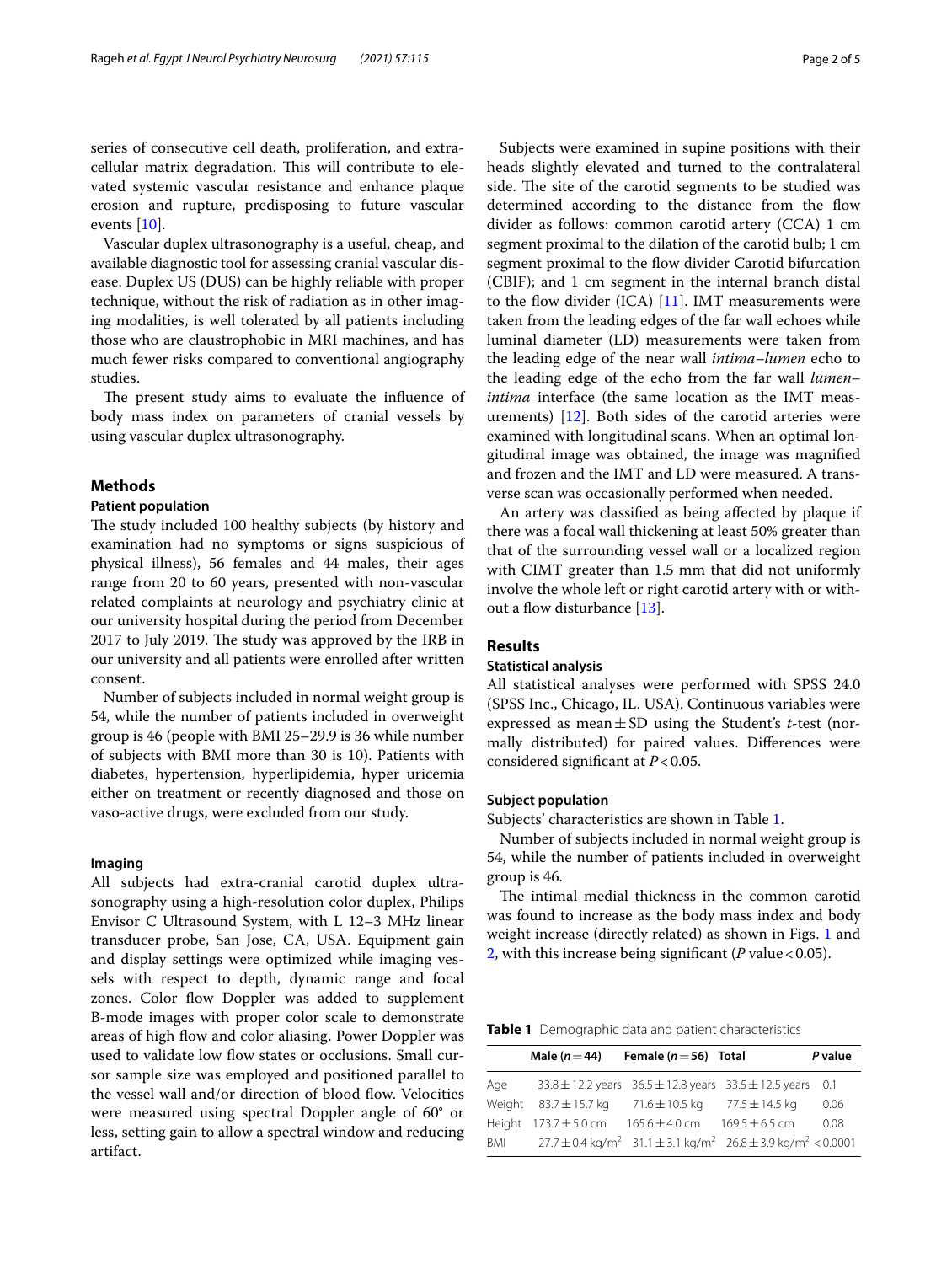

<span id="page-2-0"></span>

<span id="page-2-1"></span>Furthermore, it was found that peak systolic velocity on the left common carotid arteries showed inverse relation to increased BMI  $(r=-0.3, P \text{ value} < 0.008)$ . Although negative trend was observed on the right side, there was no signifcant correlation on the right side with BMI increases (Figs. [3](#page-2-2) and [4](#page-2-3)).

## **Discussion**

Duplex color scan is considered an important diagnostic tool for assessment of subtle carotid atherosclerotic disease using fundamental parameters especially the



<span id="page-2-2"></span>

<span id="page-2-3"></span>carotid wall thickness which represents an important risk factor for stroke; 30–60% of patients with stoke have plaques or at least thickened intima [[2\]](#page-3-1).

In our study, the intimal medial carotid thickness was signifcantly higher in overweight group compared to normal individuals with signifcant *P* value (*P* value <  $0.05$ ; Figs. [1](#page-2-0) and [2\)](#page-2-1). In this study, results were in alignment with outcomes reported by other studies [[14](#page-3-13)[–18](#page-4-0)] that explained the obesity-related dyslipidemia could contribute to the process of atherosclerosis can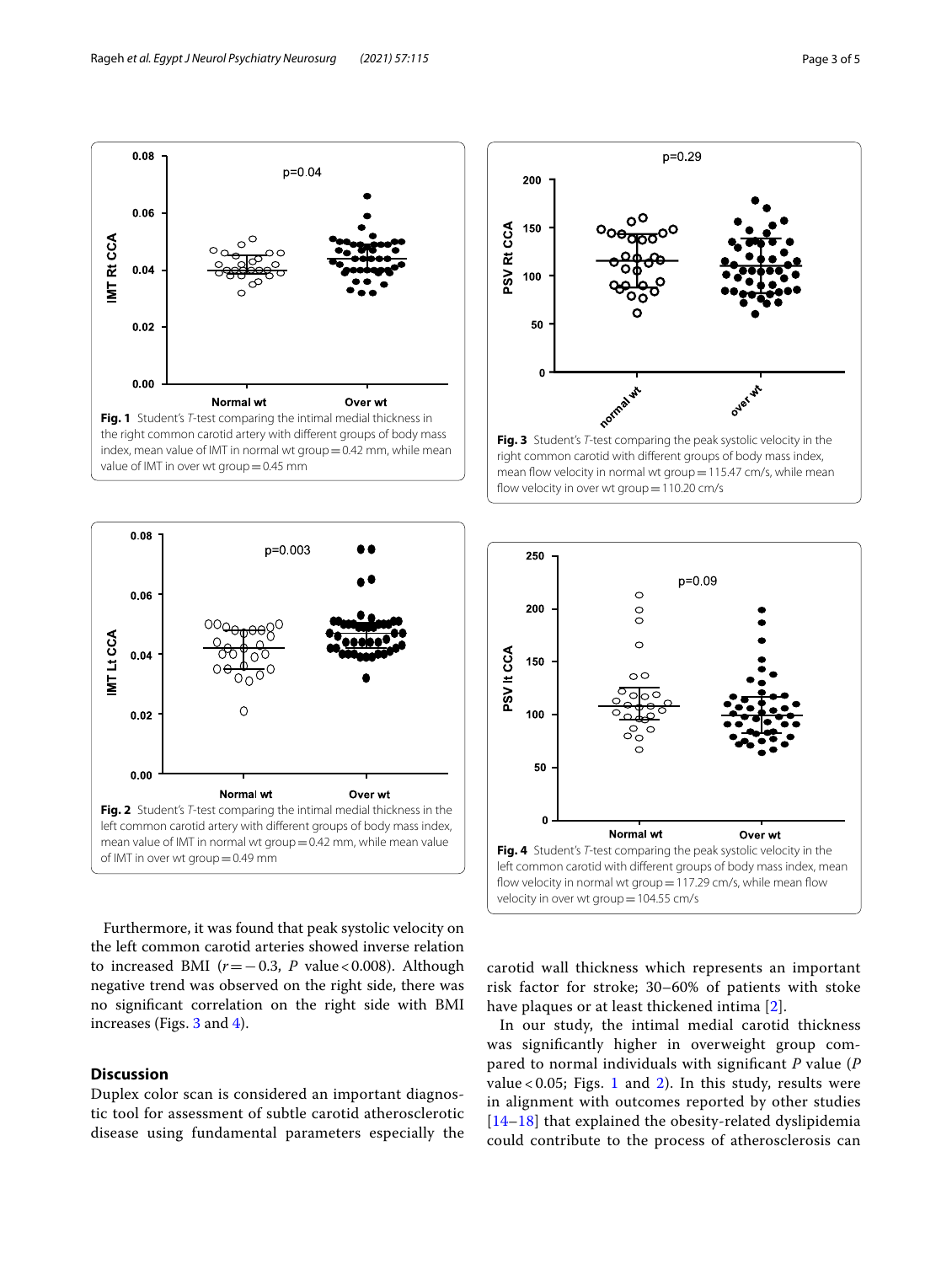afect progressively the vessel luminal diameter as well as the arterial wall thickness.

In addition, our study reported that the peak systolic velocity in the common carotid arteries declines as the body mass index increases (inversely related). Which could be due to the decrease in the elasticity of the vessels that normally occur as a part of the aging process and the increase of the intimal medial thickness [[19](#page-4-1)[–24](#page-4-2)]. Also, PSV decline was reported with increasing the dyslipidemia that presents with obesity.

Although lower PSV fgures were observed in the overweight group, no signifcant diference was reported when compared to those with normal BMI in our study which is diferent from that reported with previous studies which showed signifcant diference between obese and non-obese individuals  $[25]$  $[25]$ . This can be attributed to higher number of normal BMI population in our study. Obesity-related arterial changes led to narrowing of the arterial lumen then thickening of the intima which is considered the early stage of atherosclerosis. Consequently, this ends eventually in a full-blown picture of atherosclerosis with plaque formation and subsequent increased risk of cerebrovascular accidents [[24](#page-4-2), [26\]](#page-4-4).

There were some limitations in this study including its prospective and nonrandomized nature, in addition to the small number of populations included in this study.

## **Conclusion**

Carotid duplex can detect early changes in the carotid system caused by, especially intimal medial thickness and peak systolic velocity.

Our study demonstrates the importance of the carotid Doppler imaging as a cheap, non-invasive scanning tool for early diagnosis of carotid system diseases and stenosis and early management or even referral for more specifc investigatory tool to confrm diagnosis and sequential starting management.

#### **Abbreviations**

BMI: Body mass index; CCA: Common carotid artery; CW: Doppler Colored Doppler; CBIF: Carotid bifurcation; DUS: Doppler ultrasonography; ECA: External carotid artery; EDV: End-diastolic velocity; ICA: Internal carotid artery; IMT: Intimal medial thickness; Kg/m<sup>2</sup>: Kilogram/meter<sup>2</sup>; LT: Left; LD: Luminal diameter; MCA: Middle cerebral artery; MRI: Magnetic resonance imaging; PSV: Peak systolic velocity; RT: Right.

#### **Acknowledgements**

Not applicable.

#### **Authors' contributions**

TR: supervisor and data analysis. MG: acquisition of data, data analysis, writing of the manuscript. KO: acquisition of data, study design, and editing of the manuscript. All authors read and approved the fnal manuscript.

#### **Funding**

Not applicable (no funding received in this study).

The datasets used and/or analyzed during the current study are available from the corresponding author on reasonable request.

#### **Declarations**

#### **Ethics approval and consent to participate**

This study protocol was approved by the ethical committee at the Faculty of Medicine, Assuit University, in October 2017.IRB local approval number: 17100306.All participant patients or their 1st degree of relatives gave informed written consent for the participation in the study before assessment. All patients' data were kept confdentially.

#### **Consent for publication**

Not applicable.

#### **Competing interests**

The authors declare that they have no competing interests in this section.

Received: 14 October 2020 Accepted: 6 August 2021 Published online: 28 August 2021

#### **References**

- <span id="page-3-0"></span>1. Rothwell P, Coull A, Silver L, Fairhead J, Giles M, Lovelock C, et al. Population-based study of event-rate, incidence, case fatality, and mortality for all acute vascular events in all arterial territories (Oxford Vascular Study). The Lancet. 2005;366(9499):1773–83.
- <span id="page-3-1"></span>2. Bluth EI, McVay L 3rd, Merritt C, Sullivan MA. The identifcation of ulcerative plaque with high resolution duplex carotid scanning. J Ultrasound Med. 1988;7(2):73–6.
- <span id="page-3-2"></span>3. Iemolo F, Martiniuk A, Steinman DA, Spence JD. Sex diferences in carotid plaque and stenosis. Stroke. 2004;35(2):477–81.
- <span id="page-3-3"></span>4. Lfotouh A, Soliman L, Mansour E, Farghaly M, El Dawaiaty A. Central obesity among adults in Egypt: prevalence and associated morbidity. EMHJ-East Mediterr Health J. 2008;14(1):57–68.
- <span id="page-3-4"></span>5. Obesity and overweigh. [https://www.who.int/news-room/fact-sheets/](https://www.who.int/news-room/fact-sheets/detail/obesity-and-overweight) [detail/obesity-and-overweight](https://www.who.int/news-room/fact-sheets/detail/obesity-and-overweight). Accessed 14 Oct 2020.
- <span id="page-3-5"></span>6. Bonita R, Winkelmann R, Douglas KA, de Courten M. The WHO stepwise approach to surveillance (STEPS) of noncommunicable disease risk factors. In: McQueen DV, Puska P, editors. Global behavioral risk factor surveillance. Berlin: Springer; Boston, MA. 2003. [https://doi.org/10.1007/](https://doi.org/10.1007/978-1-4615-0071-1_3) [978-1-4615-0071-1\\_3.](https://doi.org/10.1007/978-1-4615-0071-1_3)
- <span id="page-3-6"></span>7. Mei Z, Grummer-Strawn LM, Pietrobelli A, Goulding A, Goran MI, Dietz WH. Validity of body mass index compared with other body-composition screening indexes for the assessment of body fatness in children and adolescents. Am J Clin Nutr. 2002;75(6):978–85.
- <span id="page-3-7"></span>8. Eckel RH, Grundy SM, Zimmet PZ. The metabolic syndrome. The Lancet. 2005;365(9468):1415–28.
- <span id="page-3-8"></span>9. Kappus RM, Fahs CA, Smith D, Horn GP, Agiovlasitis S, Rossow L, et al. Obesity and overweight associated with increased carotid diameter and decreased arterial function in young otherwise healthy men. Am J Hypertens. 2014;27(4):628–34.
- <span id="page-3-9"></span>10. Renna NF, de las Heras N, Miatello RM. Pathophysiology of vascular remodeling in hypertension. Int J Hypertens. 2013;2013:808353.
- <span id="page-3-10"></span>11. Howard G, Sharrett AR, Heiss G, Evans GW, Chambless LE, Riley WA, et al. Carotid artery intimal-medial thickness distribution in general populations as evaluated by B-mode ultrasound ARIC Investigators. Stroke. 1993;24(9):1297–304.
- <span id="page-3-11"></span>12. Coll B, Feinstein SB. Carotid intima-media thickness measurements: techniques and clinical relevance. Curr Atheroscler Rep. 2008;10(5):444–50.
- <span id="page-3-12"></span>13. Baroncini LAV, de Castro SL, Pecoits FR. Carotid intima-media thickness and carotid plaque represent diferent adaptive responses to traditional cardiovascular risk factors. IJC Heart Vasc. 2015;9:48–51.
- <span id="page-3-13"></span>14. Özdemir H, Artas H, Serhatlioglu S, Ogur E. Efects of overweight on luminal diameter, fow velocity and intima-media thickness of carotid arteries. Diagn Interv Radiol. 2006;12(3):142.
- 15. Bots ML, Evans GW, Riley WA, Grobbee DE. Carotid intima-media thickness measurements in intervention studies: design options,